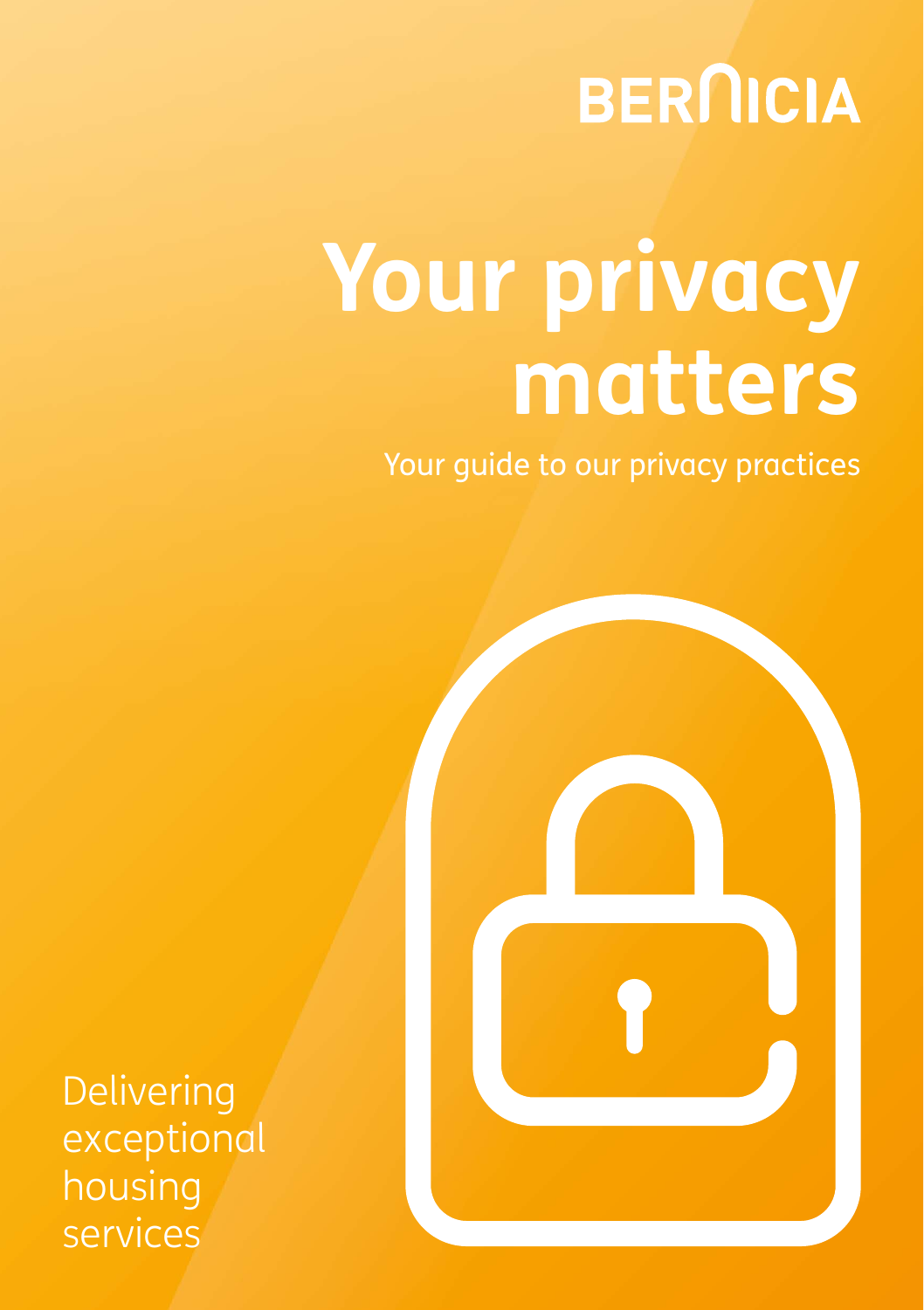### **At Bernicia Group (Bernicia), we're committed to protecting and respecting your privacy**

#### **This policy explains when and why we collect personal information, how we use it, the conditions under which we may disclose it to others and how we keep it secure.**

Our policy applies to information about applicants, customers and other service users.

By giving Bernicia your information or by using our website you are confirming that you're agreeing to be bound by this policy.

We may change this policy from time to time so we recommend that you occasionally review this privacy statement to ensure you are aware of any changes and how your information may be used.

Any questions about this policy and our privacy practices can be made by:



#### **Email: info@bernicia.com**

**Phone: 0344 800 3800**



**In writing: Bernicia Group Oakwood Way Ashwood Business Park Ashington NE63 0XF**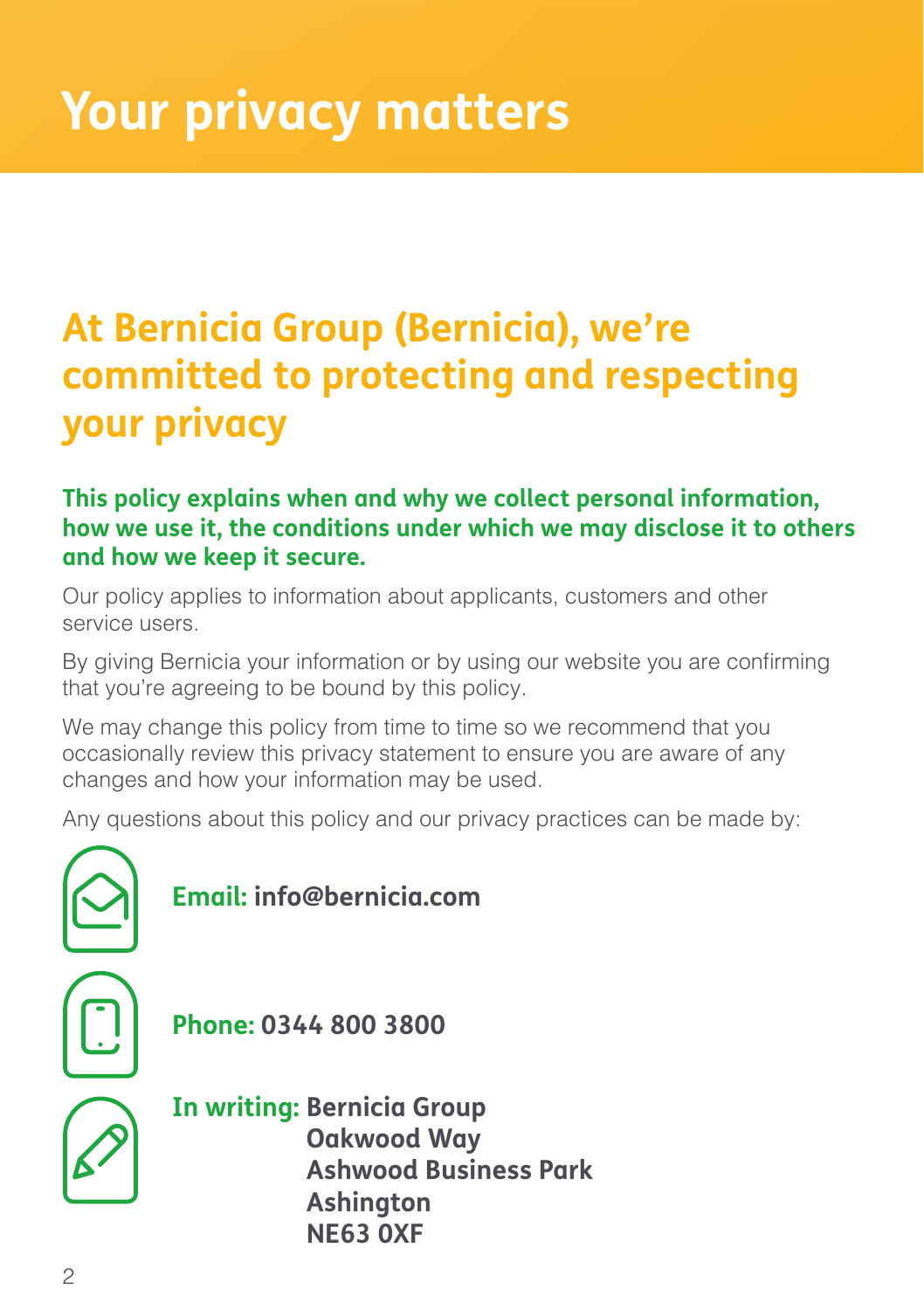

#### **Who are we?**

Bernicia Group (Bernicia) is a registered provider of social housing and a developer of affordable housing products whose registered office is Bernicia Group, Oakwood Way, Ashwood Business Park, Ashington NE63 0XF.

Bernicia is registered with the Information Commissioner as a Data Controller under reference ZA329579.

We have an appointed Data Protection Officer (DPO) to oversee our processing of personal information.

#### **Why do we collect and store personal information?**

We need to collect, process and store personal information about you and other household members or sometimes relatives\* in order to fulfil our obligations as a social landlord and to deliver efficient and effective services.

\*When you provide information about household members or relatives, it is your responsibility to ensure this is done with their full knowledge and consent.

#### **How do we collect information about you?**

The methods by which we collect personal information are:

- Website
- Customer portal 'My Bernicia'
- Call centre
- Personal interviews
- Application forms
- Data from other sources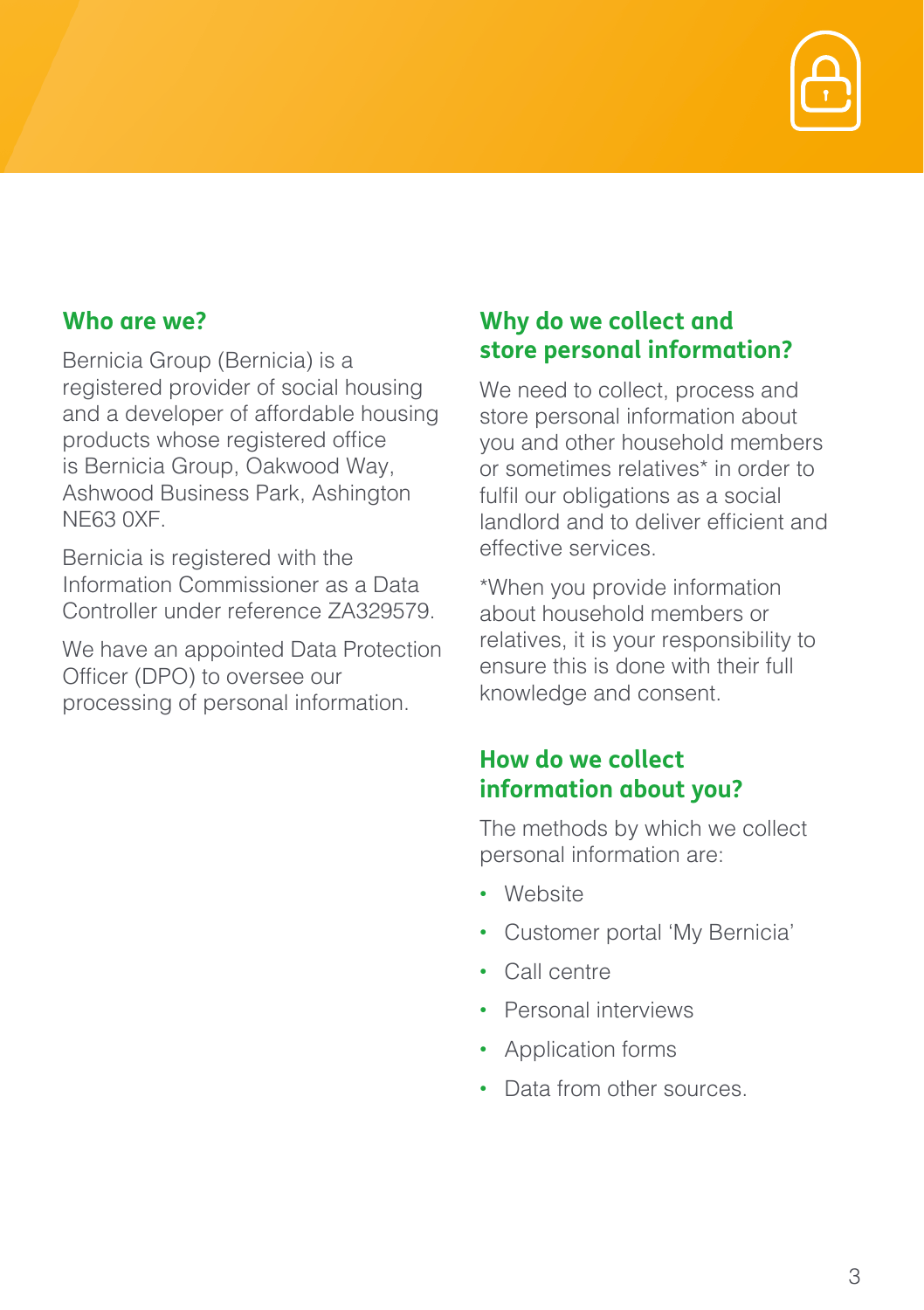#### **How do we manage your personal information?**

Processing of your personal information will be undertaken in accordance with the principles of the UK Data Protection Act 2018 (the Act) and the EU General Data Protection Regulation (the Regulation).

Access to personal information is restricted to authorised individuals on a strictly need to know basis. We will treat your personal information fairly and lawfully and we will ensure that information is:

- Processed for limited purposes
- Kept up to date, accurate, relevant and not excessive
- Not kept longer than is necessary
- Kept secure.

We are committed to keeping your personal details up to date and we encourage you to inform us about any changes needed to ensure your details are accurate. To help us to ensure confidentiality of your personal information we may ask you security questions to confirm your identity when you call us and as may be necessary when we call you.

We will not discuss your personal information with anyone other than you, unless you have given us prior written authorisation to do so. Anyone calling on your behalf may also be subject to security questions to ensure we're taking adequate steps to protect your personal information.

We may apply markers to your information (for example, in relation to your vulnerability or health status) to enable us to tailor and deliver services to you. We only hold records during the period of our relationship with you and for a set period afterwards to allow us to meet our legal obligations including resolving any follow up issues between us.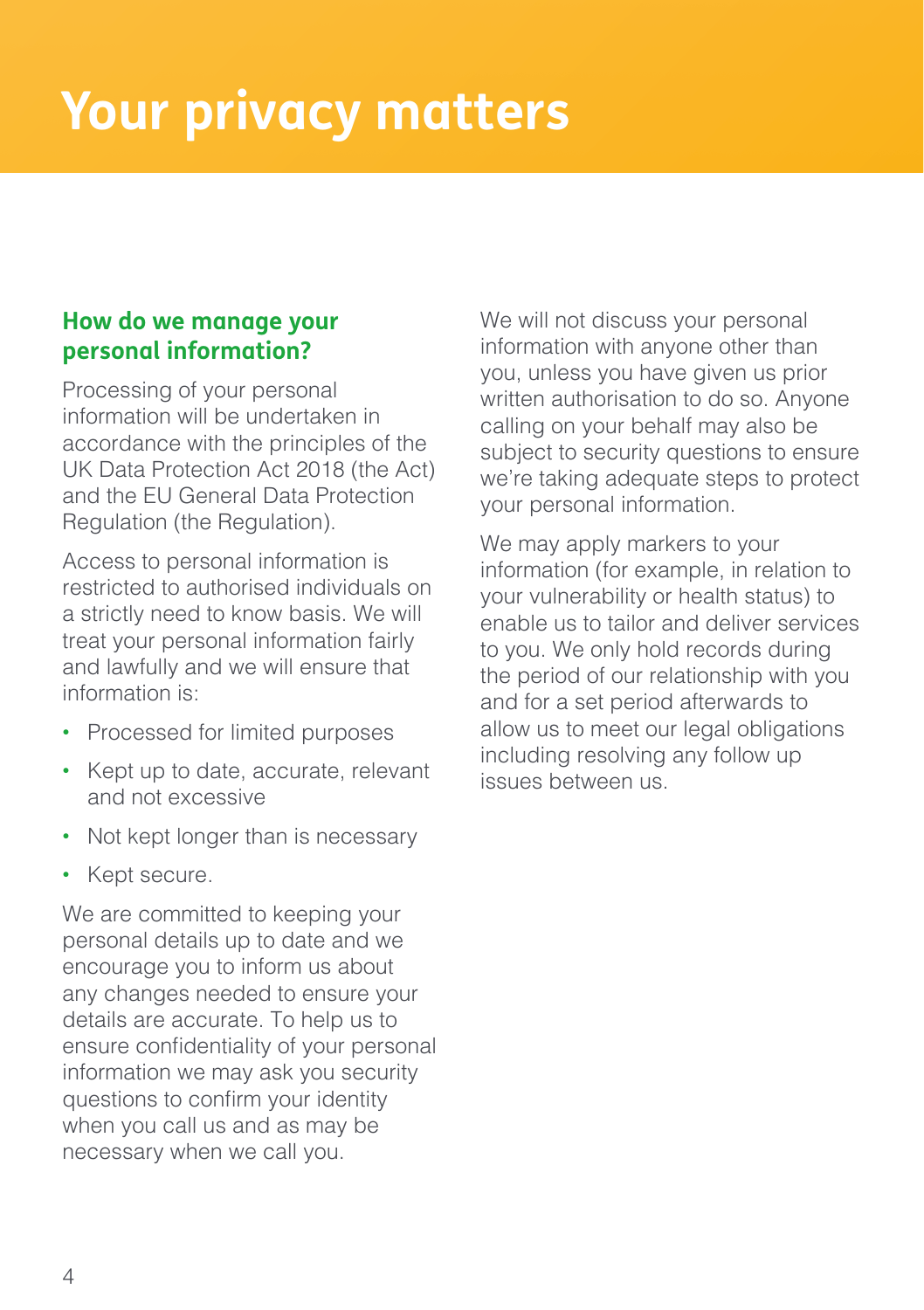

#### **What information do we hold about you?**

The information we hold on our records concerns our relationship with you. For example:

- We hold names and dates of birth. photographic ID and information about your previous housing circumstances to assess housing applications
- We hold your contact details so we can communicate with you, and keep you informed about other services we offer that may be useful to you
- We record information about your needs and requirements to ensure our services are accessible; that we take into account any support needs in our dealings with you and to improve communications with you. For example, if you are involved with a carer or social worker or if you need large print or translated text
- We record information to help us deliver housing management services including reports of anti-social behaviour, complaints and change in circumstances, for example, if you need to move home
- We keep financial records about the amount of money you have paid us; any amount(s) outstanding and associated recovery action. Depending on your chosen method of payment we may hold your bank details
- We may hold recordings of your telephone calls to us as some calls to our business are recorded for training and monitoring purposes. This is to ensure we're delivering a good service and to assist in dispute resolution
- We may capture your image on CCTV if you visit an estate, scheme, office or community venue which is covered by this facility
- We may carry out insight and satisfaction surveys to help us monitor our performance and improve our services to customers.

This list is not exhaustive, as we hold records of most contacts we have with you, or about you, and we process this information, so we can deliver services to you.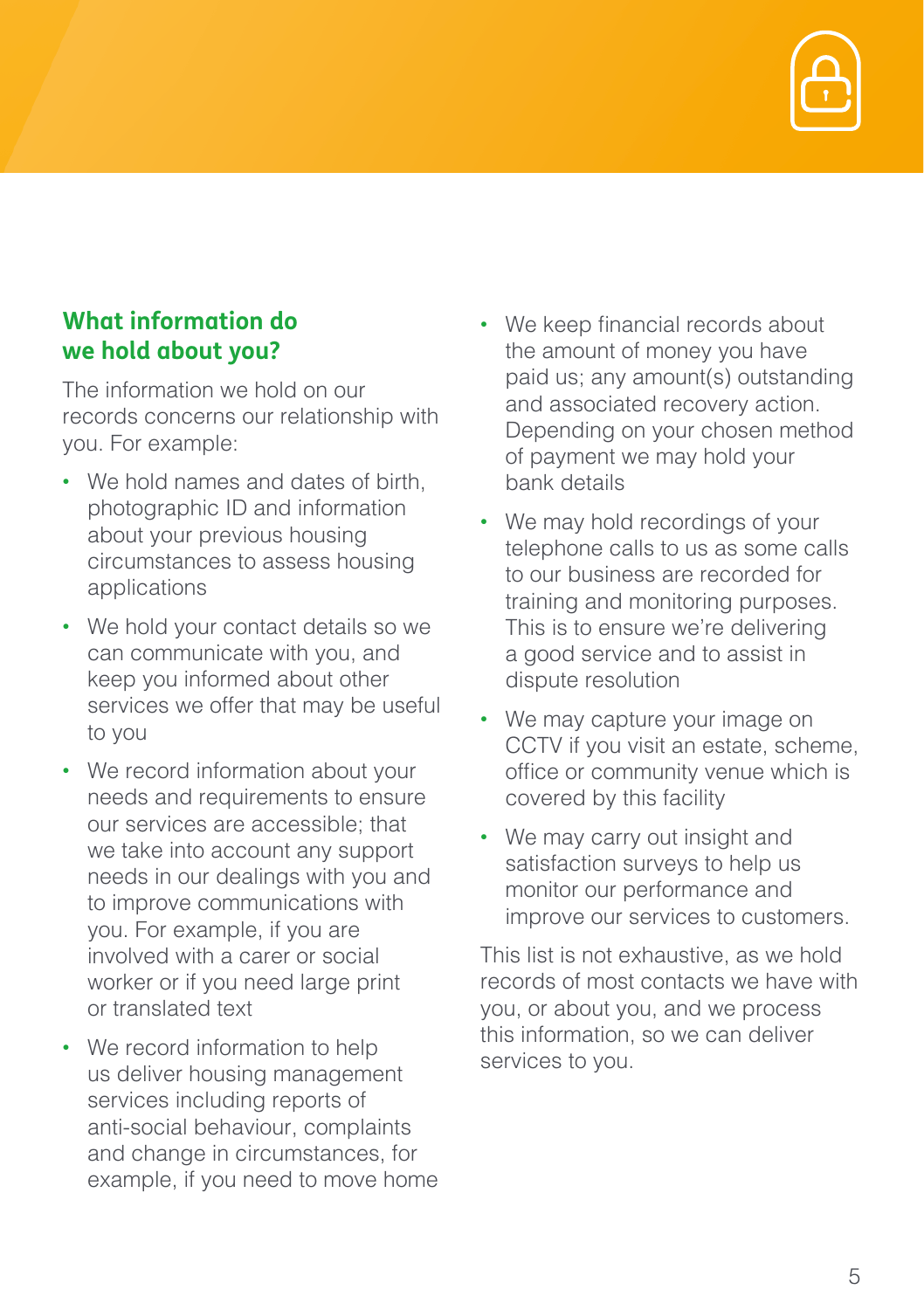Generally, the information we hold will have been provided by you (on application or enquiry forms or when we communicate with you), but we may also hold information provided by third parties where this is relevant to your housing circumstances for example from social workers and health professionals (such as doctors and occupational therapists).

We will only ask for personal information that is appropriate to enable us to deliver our services. In some cases, you can refuse to provide your details if you deem a request to be inappropriate. However, you should note that this may impact our ability to provide some services to you if you refuse to provide information that stops us from doing so.

The types of information collected from you can be categorised as:

#### **Personal information**

This information could be used to identify you as an individual:

- Name (including previous names)
- Date of birth
- Marital status
- Nationality
- Residential status
- National insurance number.

#### **Sensitive personal information / special category information**

In order to access some Bernicia services and for legislative purposes it may be necessary to collect your sensitive personal / special category information, which may include:

- Gender
- Race
- Ethnicity
- Physical or mental health needs
- Income and outgoings
- Bank details.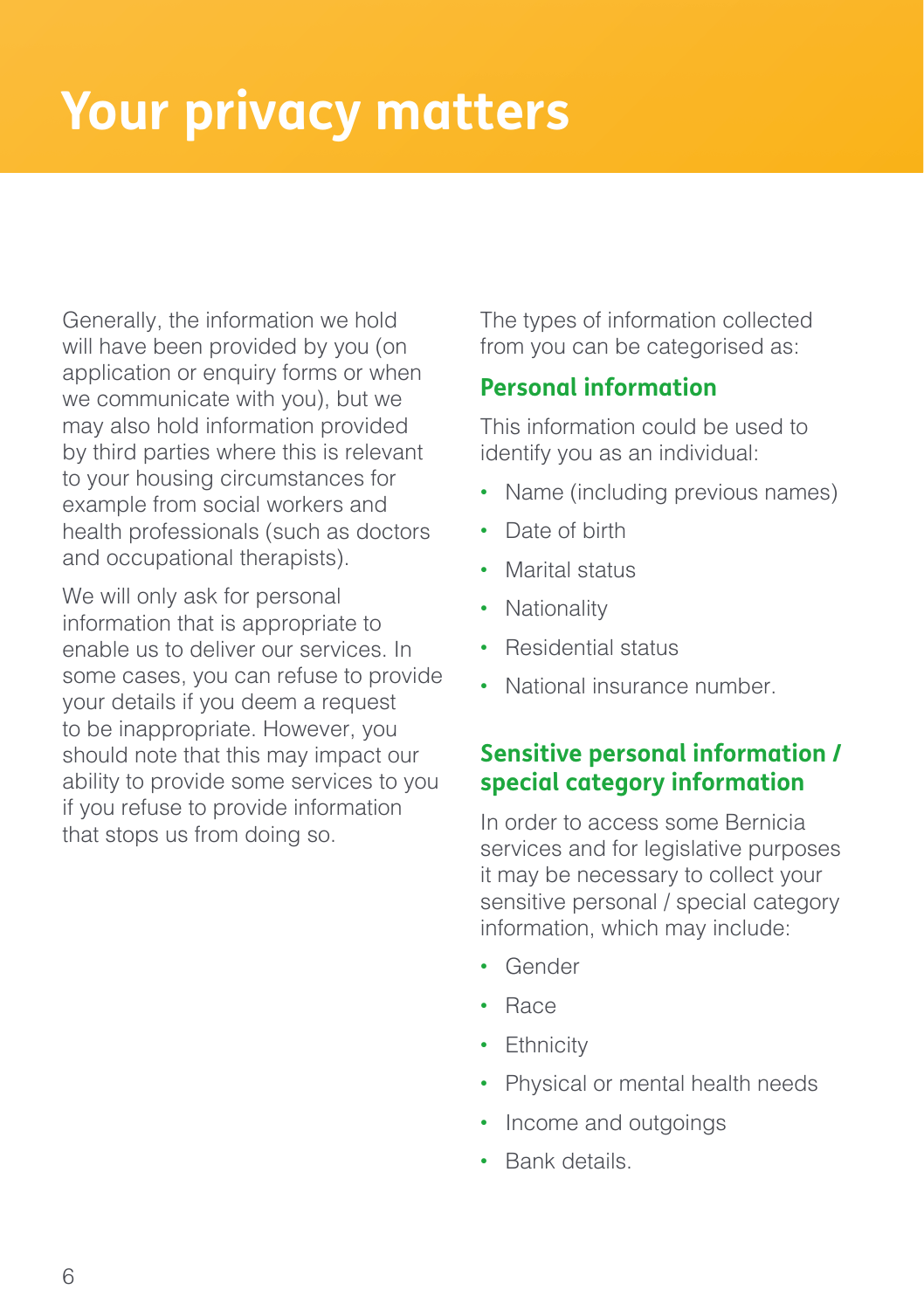

#### **Criminal convictions and offences**

To manage anti-social behaviour it may be necessary for applicants and existing tenants to disclose their unspent criminal convictions and offences.

#### **Personal contact information**

This is the information that you have given us in order that we are able to contact you, this includes:

- Telephone numbers
- Email address
- Alternative postal addresses
- Next of kin or appointed representative.

#### **Account log in information**

If you set up an online account with 'My Bernicia' this would refer to the username, password and answers to the security questions you would use to manage your online account.

#### **Customer feedback**

This is the information you voluntarily share with us about your experiences of Bernicia and includes unsolicited comments, suggestions and feedback which is typically collected in surveys. contact forms and emails.

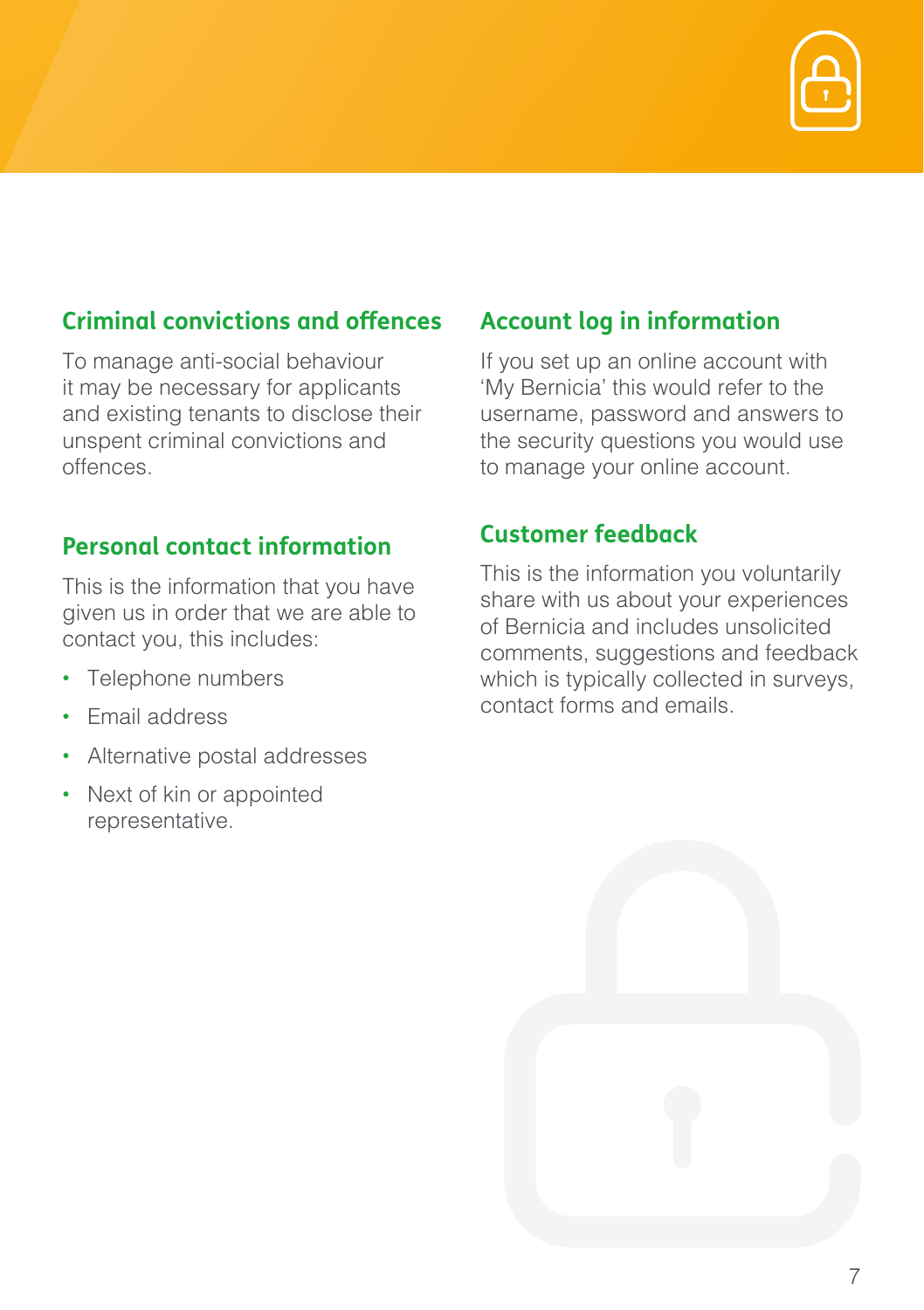#### **What is the lawful basis for processing information?**

Our legal bases for processing your information for all the above purposes are:

|           | Contract:                | Processing is necessary for a contract we have with<br>you, or because you have asked us to take specific<br>steps before entering into a contract.                                                                  |
|-----------|--------------------------|----------------------------------------------------------------------------------------------------------------------------------------------------------------------------------------------------------------------|
| $\bullet$ | <b>Legal obligation:</b> | Processing is necessary for us to comply with the law<br>(not including contractual obligations).                                                                                                                    |
| $\bullet$ | Vital interests:         | Processing is necessary to protect someone's life.                                                                                                                                                                   |
|           | Legitimate interests:    | Processing is necessary for our legitimate interests,<br>or the legitimate interests of a third party, unless there<br>is a good reason to protect your personal data which<br>overrides those legitimate interests. |
|           | <b>Consent:</b>          | You have given clear consent for us to process your<br>personal data for a specific purpose.                                                                                                                         |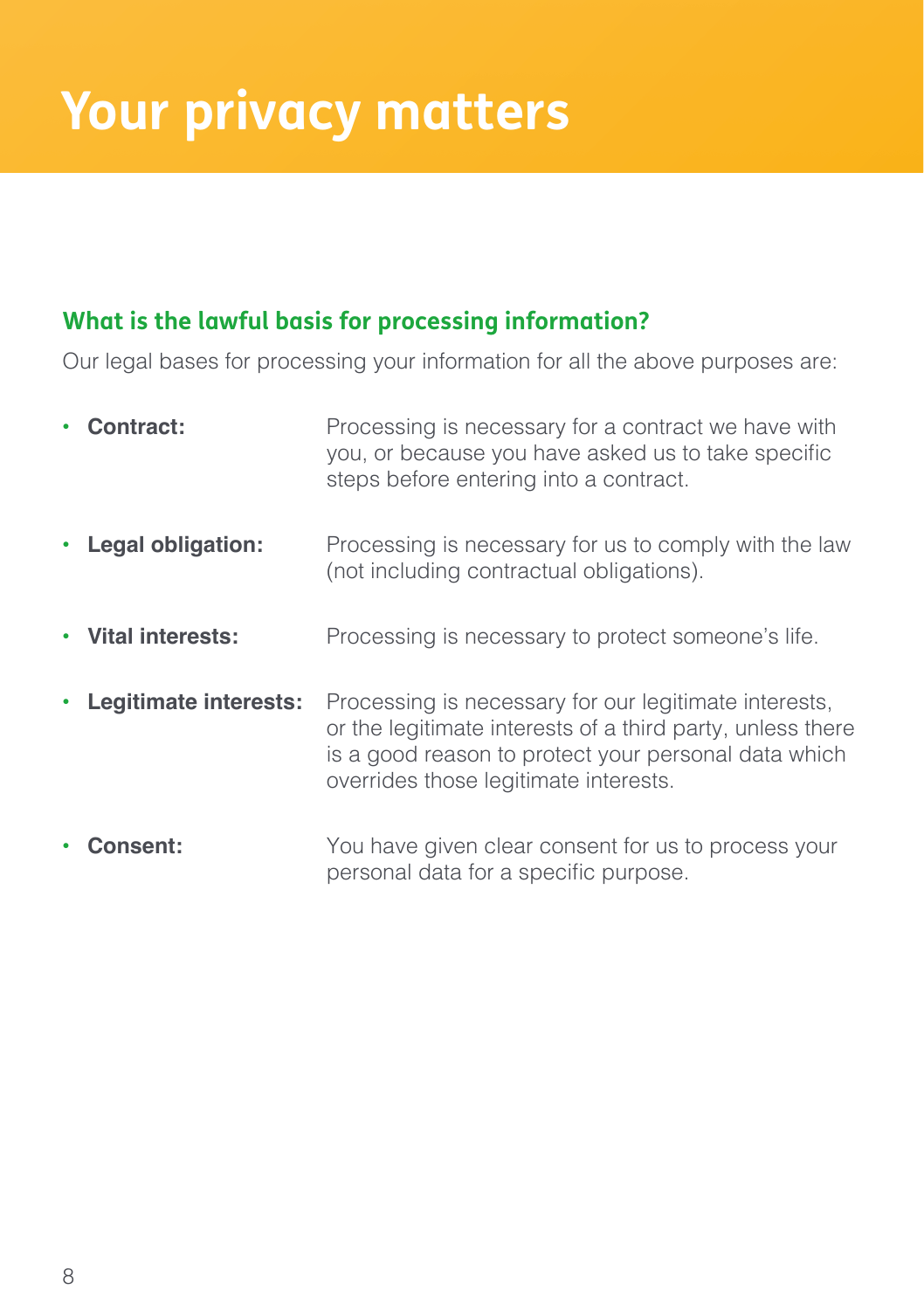

#### **Under what circumstances will personal data be shared?**

Normally, only our employees will be able to see and process your personal information. However, there may be times when we will share relevant information with third parties. When sharing personal information, this will be done on a strictly need to know basis and we will comply with all aspects of the Data Protection Act and the General Data Protection Regulation.

Sensitive information about health, sexual orientation, race and religion is subject to particularly stringent security and confidentiality measures. Such information may be used for equality and monitoring purposes.

Where necessary or required, we may share your personal information as follows:

- With our contractors to undertake some repairs, maintenance or improvement works
- With third party service providers in connection with services performed on our behalf. For example, if we use a mailing house to distribute our newsletters
- Our relationships with such providers are governed by our contracts with them which include strict data sharing and confidentiality protocols
- With other registered providers, trusts and landlords in connection with tenancy references and associated enquiries
- With community partners in connection with the delivery of coordinated local services
- With utility companies (and their representatives) and Council Tax Offices to ensure billing details are correct
- With credit reference agencies and debt collection agencies in connection with housing sales and in relation to any outstanding charges
- With local authorities and government departments as necessary for administering justice, or exercising statutory. governmental or other public functions

*Continued on the next page...*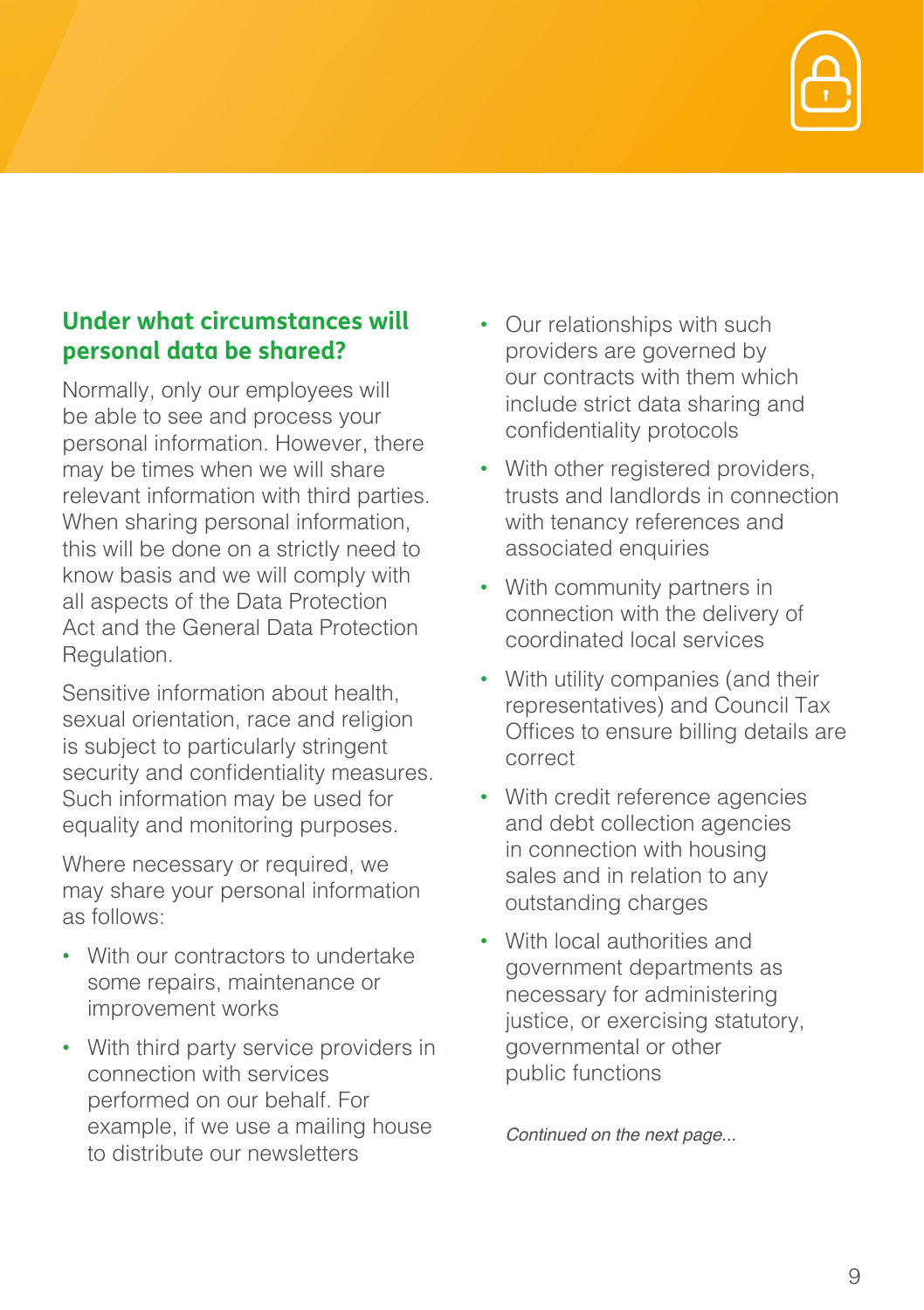- With police and other relevant authorities (for example Probation Service, Department of Work and Pensions, HM Revenues and Customs) in relation to the prevention or detection of crime and fraud; the apprehension or prosecution of offenders and the assessment or collection of tax or duty
- With other statutory organisations for example social services and health authorities as necessary for exercising statutory functions
- With the Regulator of Social Housing (RSH) to comply with our regulatory obligations
- With our insurers, in the case of public liability claims and similar
- With our solicitors
- With Banks, for example, to carry out payments through a secure system
- With mediation and advocacy partner organisations.

This list is not exhaustive as there are other circumstances where we may also be required to share information, for example:

- To meet our legal obligations
- In connection with legal proceedings (or where we are instructed to do so by Court Order)
- To protect the vital interests of an individual (in a life or death situation).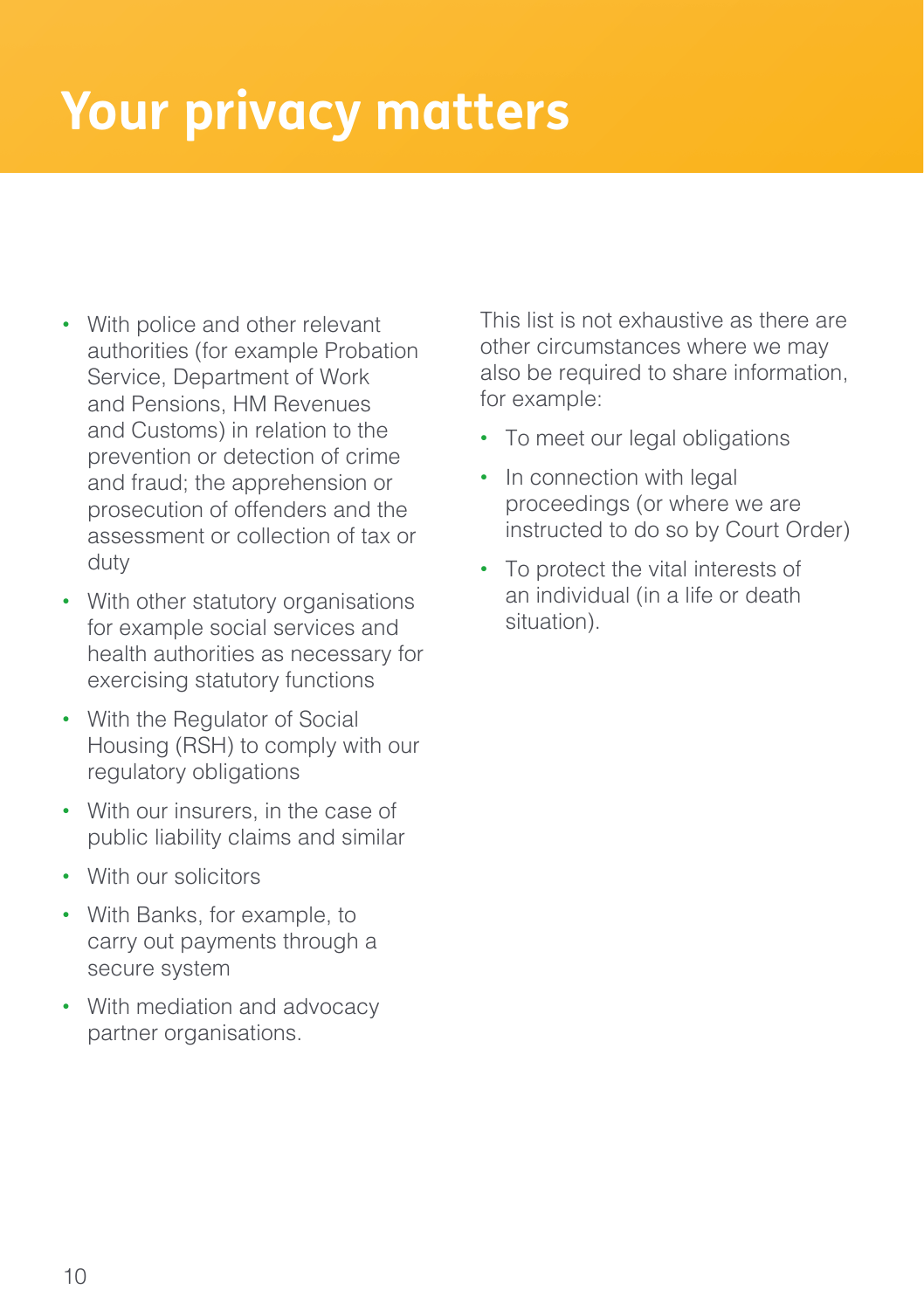

#### **How will personal information be protected?**

We are committed to ensuring your information is secure. At all times Bernicia will take technical and organisational measures to protect the confidentiality and securing of personal information, irrespective of the method of collection.

#### **Will personal information be transferred internationally?**

We do not envisage transferring any information about you or relating to you who is located outside of the European Economic Area other than indicated above and we have a commitment from our business partners and data processors that they will honour this commitment.

#### **What about children's data?**

Children's data is collected and processed in accordance with the information above. Parents, guardians and adults acting in place of a parent are expected to ensure that children they are responsible for are aware of how their personal information will be processed by us.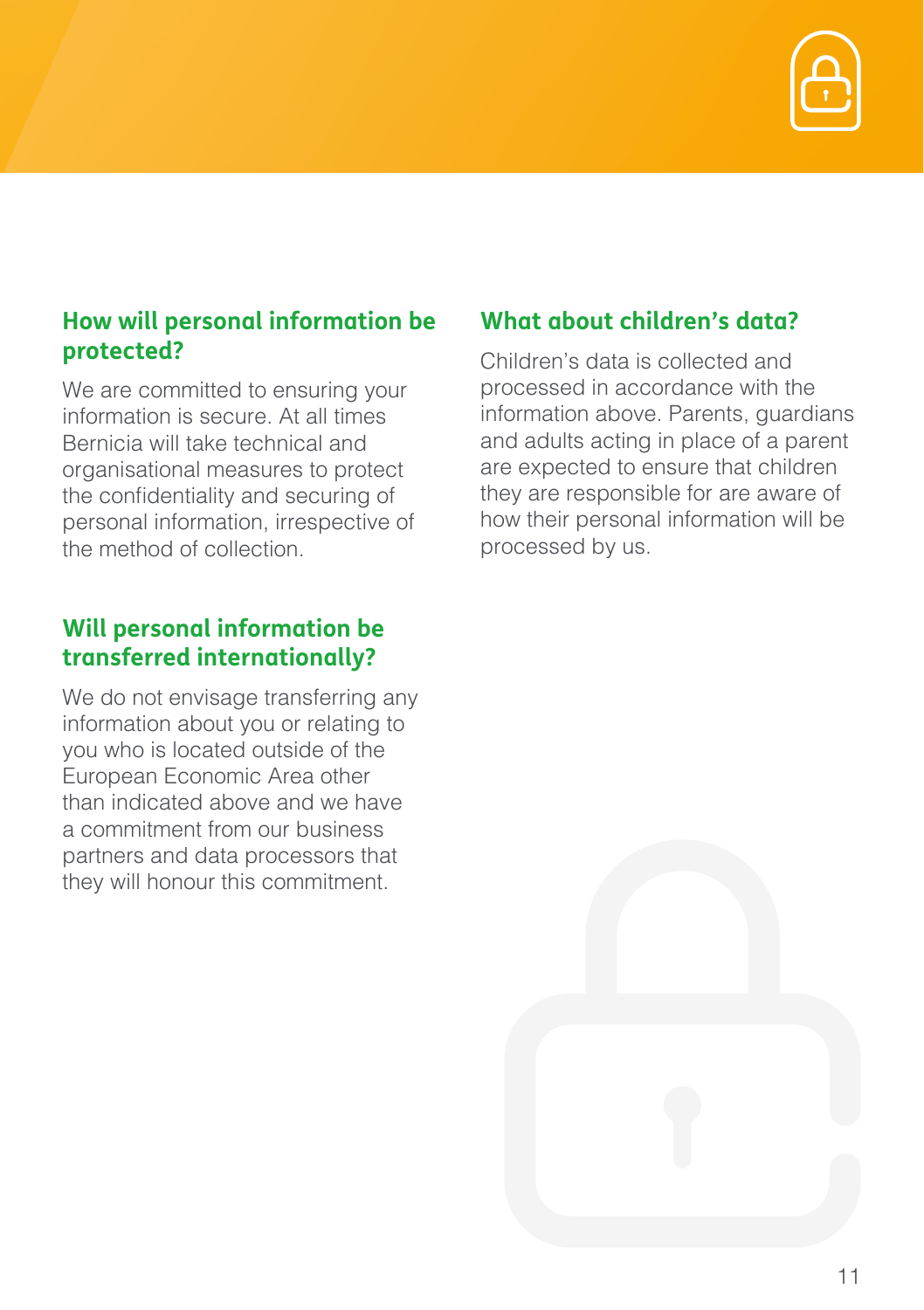#### **What rights do I have about my personal information and how it is used?**

You have rights under the Data Protection Act and the General Data Protection Regulation regarding the information Bernicia processes about you.

These rights include:

- **Marketing** You have the right to ask us not to process your personal data for direct marketing purposes. We will ask you when we collect your personal data if we can use your information for such purposes or if we can disclose information to any third party for such purposes. You can opt out of receiving such marketing at any time.
- **Right of access**  You have the right to access the personal information that we hold about you; to know what we hold, what format it is in, and have a copy of it if you wish. This is called a Subject Access Request (SAR).

This is a more formal process than, for example, requesting something like a copy of your rent statement. Our staff will explain when your enquiry falls under the Subject Access Process.

- **Right to rectification** If the information we hold on you is incorrect you have the right to ask us to correct it quickly and free of charge. You can exercise this right at any time by contacting us. There may be occasions where we require additional information in order to process your request such as a name change needing proof of the change of home. You will be required to specify the information that is incorrect and what it is to be replaced with.
- **Right to erasure/Right to be forgotten** - You have the right to request that all data held by Bernicia which identifies you is deleted. You can make this request at any time by contacting us but please be aware that we may have to retain your information due to specific legislative or regulatory requirements.
- **Consent** In some cases Bernicia will require your specified consent to process your information, in these occasions consent will be recorded and you have the right at any time to withdraw consent. This will include photographs taken for use on our website or in our publications.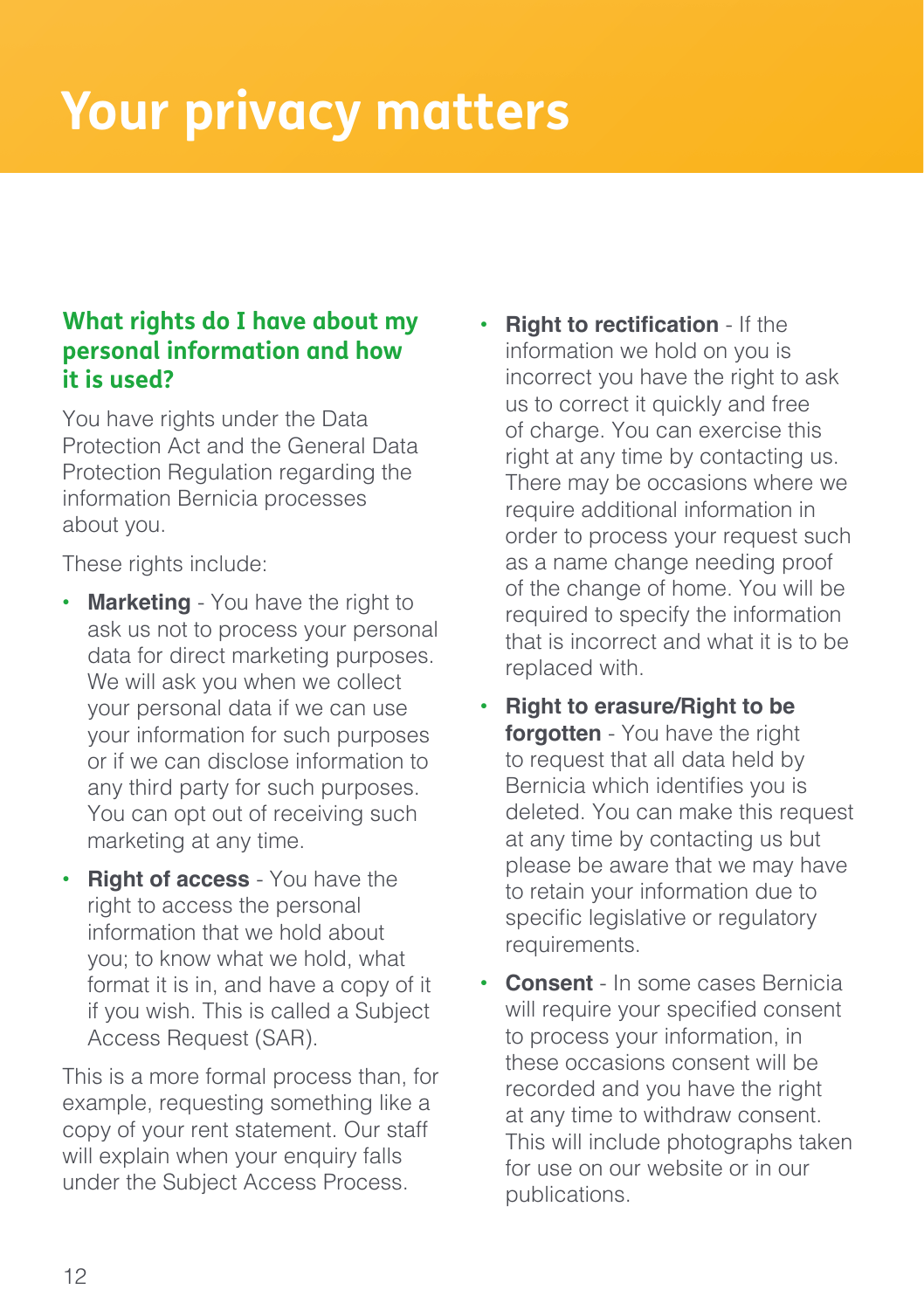

#### **How long will personal data be kept?**

We will only hold your data for as long as reasonably necessary and in line with our Data Retention Schedule. This does mean that your data may be retained for a period of time after you have stopped using Bernicia's services.

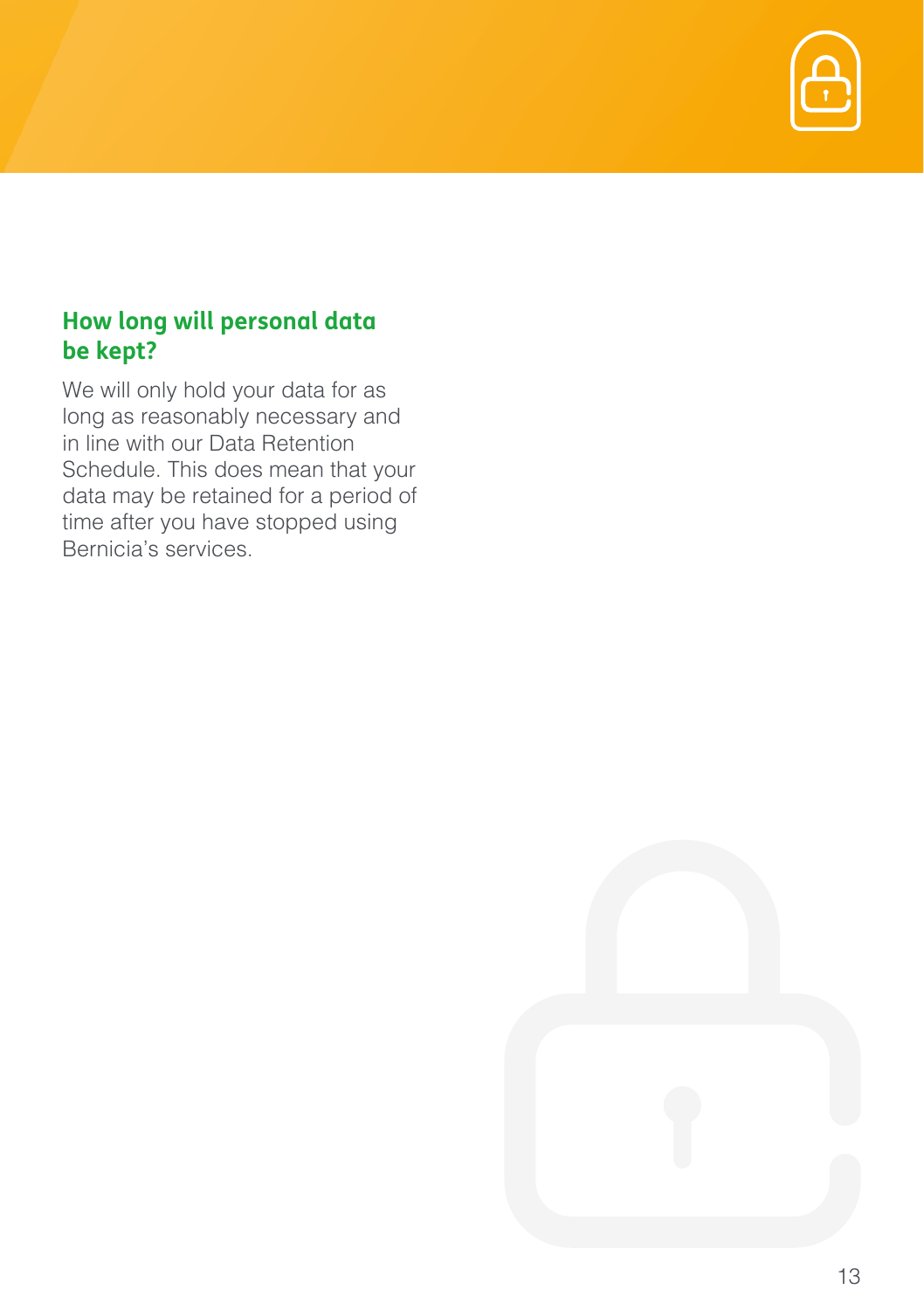#### **Further information**

For further information on how to request your personal information and how and why we process your information, you can contact us using the details below:



**Email: dpo@bernicia.com** 



**Phone: 0344 800 3800**



**In writing: Data Protection Officer Bernicia Group Oakwood Way Ashwood Business Park Ashington NE63 0XF**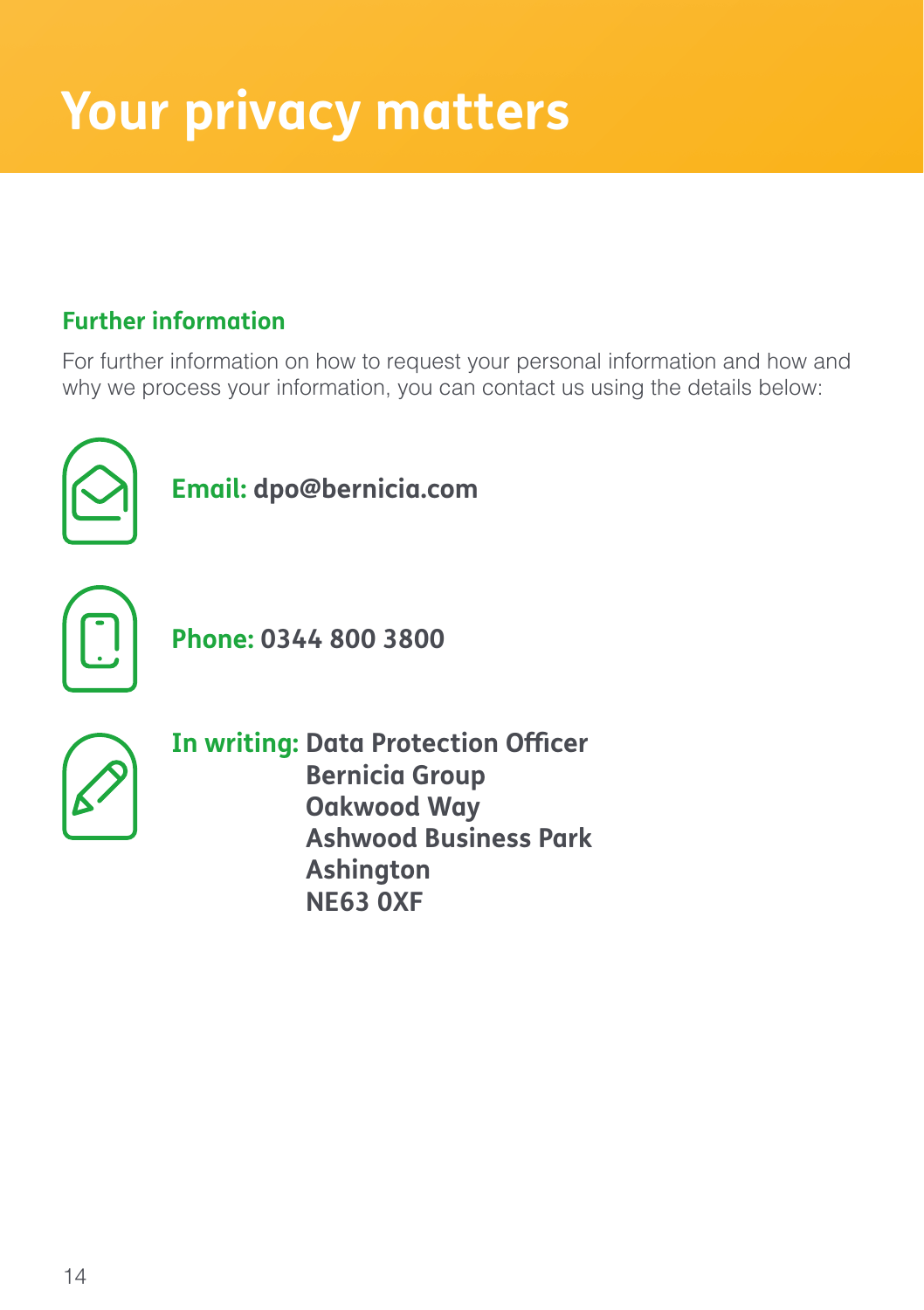

The Information Commissioner (ICO) is also a source of further information about your data protection rights. The ICO is an independent official body and one of their primary functions is to administer the provisions of the UK Data Protection Act 2018 and the EU General Data Protection Regulation. You also have a right to lodge a complaint about any aspect of how we are handling your data with the ICO and can do so at the following address:



**Online: www.ico.org.uk**



**Phone: 0303 123 1113**



**In writing: Information Commissioner's Office Wycliffe House Water Lane Wilmslow Cheshire SK9 5AF**

#### **Changes to this privacy notice**

We may change this privacy notice from time to time, but if we change it in a way which significantly alters the terms upon which you have agreed, we will post notice of the change on our website and you will be deemed to have accepted such changes. This privacy notice was last updated March 2018.